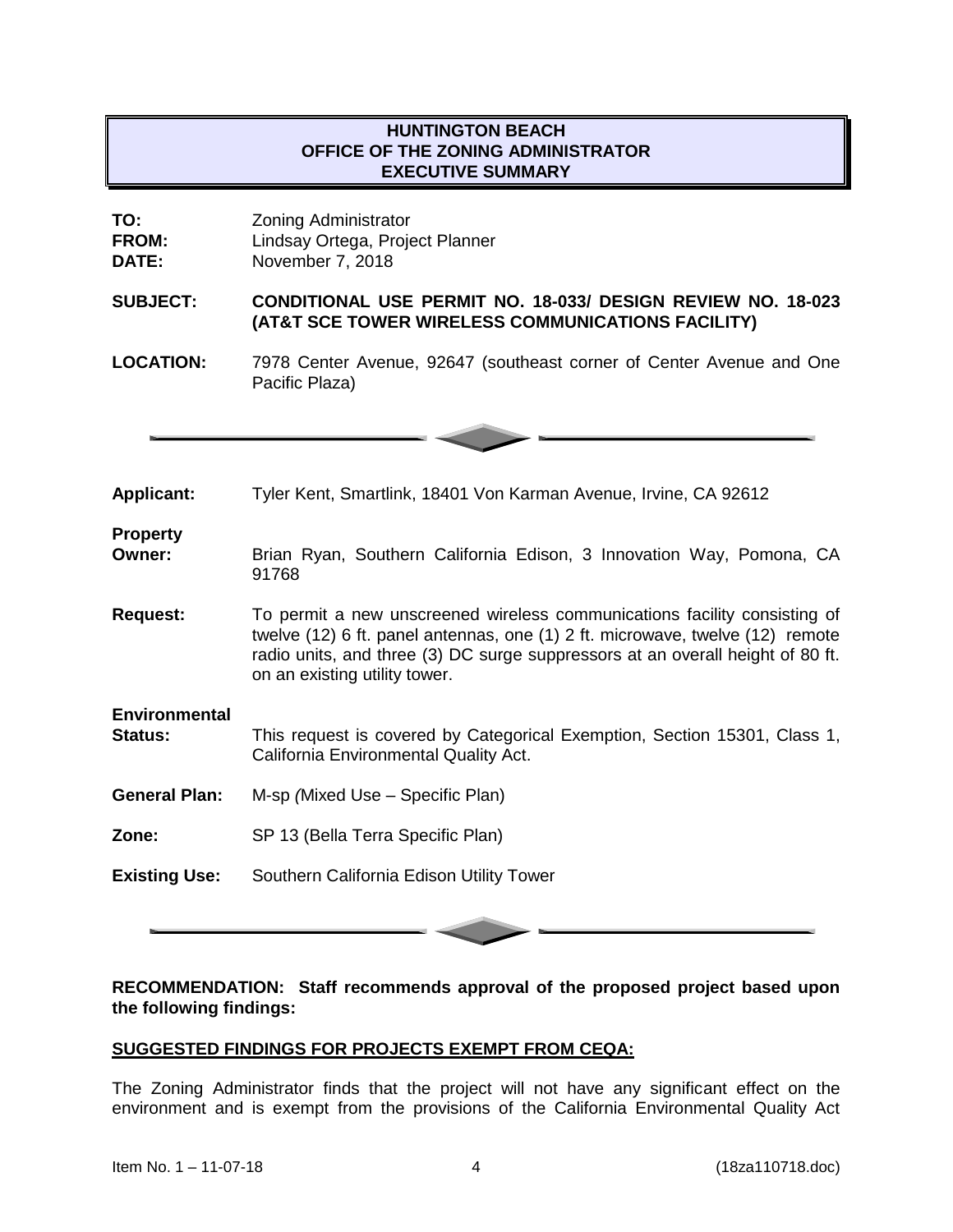(CEQA) pursuant to section 15301 of the CEQA Guidelines, because the project involves the installation of antennas and associated equipment on an existing utility tower.

## **SUGGESTED FINDINGS FOR APPROVAL - CONDITIONAL USE PERMIT NO. 18-033:**

- 1. Conditional Use Permit No. 18-033 for the establishment, maintenance and operation of a new unscreened wireless communications facility consisting of twelve (12) 6 ft. panel antennas, one (1) 2 ft. microwave, twelve (12) remote radio units, and three (3) DC surge suppressors at an overall height of 80 ft. on an existing utility tower will not be detrimental to the general welfare of persons working or residing in the vicinity or detrimental to the value of the property and improvements in the neighborhood because no significant impacts related to traffic or safety will be generated by the wireless communication facility. The facility is unmanned and will be installed on an existing utility tower with associated equipment located within the CMU equipment enclosure.
- 2. The granting of the conditional use permit will not adversely affect the General Plan because it is consistent with the Land Use Element designation of M-sp (Mixed Use) on the subject property. In addition, it is consistent with the following goals and policies of the General Plan:

### A. *Land Use Element*

*Goal LU-1*: New commercial, industrial, and residential development is coordinated to ensure that the land use pattern is consistent with the overall goals and needs of the community.

### B. *Public Services and Infrastructure Element*

*Goal PSI-10*: Superior electricity, natural gas, telephone, and data services improve quality of life and support economic development.

*Policy PSI-10 C.*: Support the use of new and emerging communication technologies.

The conditional use permit will permit the installation of a wireless communication facility on an existing utility tower providing additional capacity to handle increased volume of wireless users in a dense area of the City. Therefore, the proposed facility will provide improved wireless data services to surrounding residences and businesses consistent with goals and policies of the City's General Plan Land Use Element and Public Services and Infrastructure Element.

3. Conditional Use Permit No. 18-033 for the establishment, maintenance and operation of a new unscreened wireless communications facility consisting of twelve (12) 6 ft. panel antennas, one (1) 2 ft. microwave, twelve (12) remote radio units, and three (3) DC surge suppressors at an overall height of 80 ft. on an existing utility tower will comply with the provisions of the base district and other applicable provisions in Titles 20-25 of the Huntington Beach Zoning and Subdivision Ordinance because utility-mounted wireless communication facilities are subject to approval of a conditional use permit. Furthermore, the proposed facility will comply with all applicable Building Codes, current federal and state laws, as well as standards and regulations of the Federal Communications Commission (FCC).